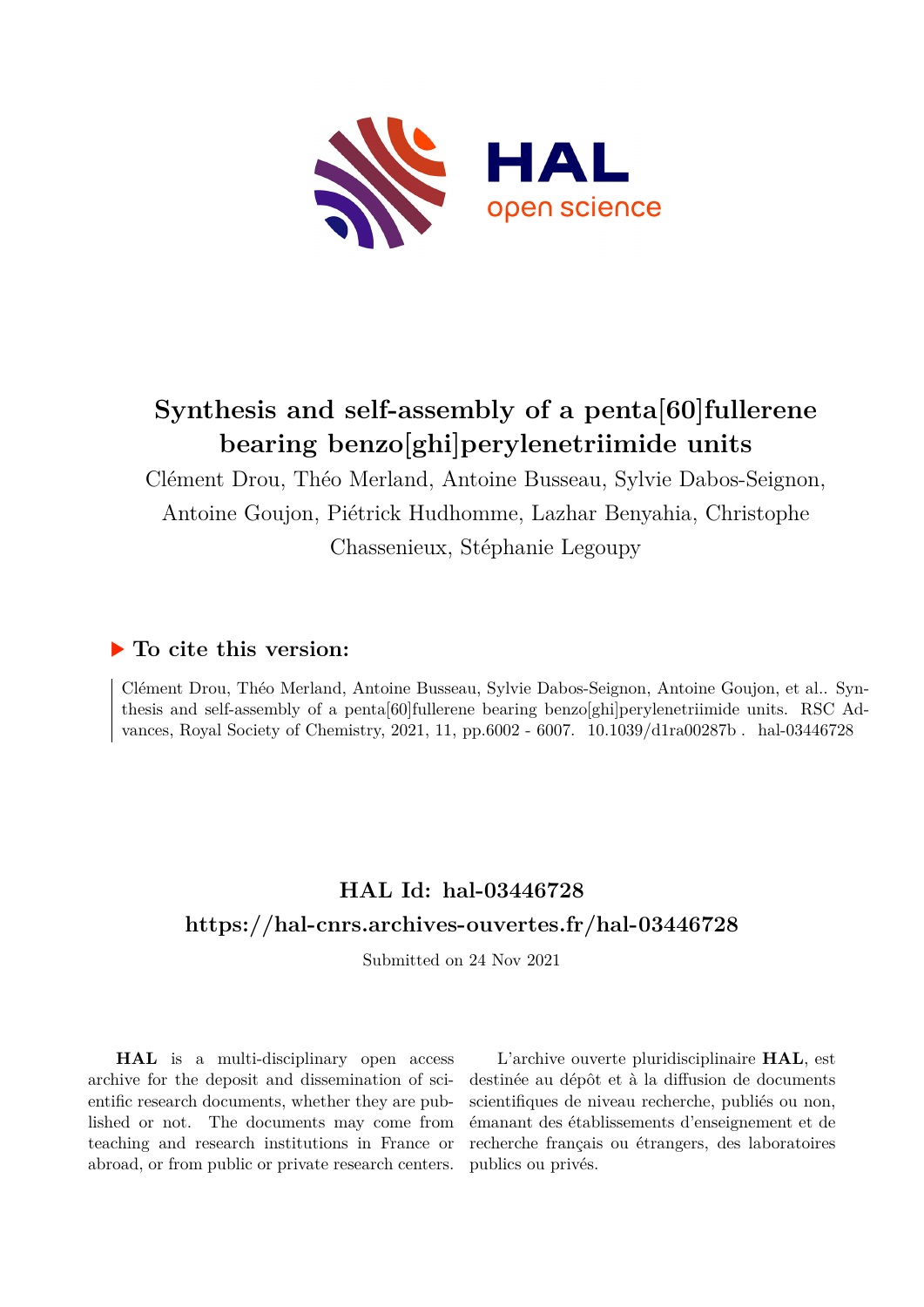# RSC Advances



# PAPER

Cite this: RSC Adv., 2021, 11, 6002

## Synthesis and self-assembly of a penta[60]fullerene bearing benzo[ghi]perylenetriimide units†

A benzo[ghi]perylenetriimide (BPTI) derivative bearing a terminal azido group on the expanded  $\pi$ conjugated backbone has been synthesized and characterized. This promising photo- and electroactive BPTI motif has been used to obtain an original penta(organo)fullerene as a promising multi-electron acceptor system. Our studies show its self-assembly resulting from aggregation via  $\pi-\pi$  stacking

Clément Drou,<sup>a</sup> Théo Merland,<sup>b</sup> Antoine [Bus](http://orcid.org/0000-0002-7383-9603)seau[,](http://orcid.org/0000-0002-7900-6354)<sup>a</sup> Sylvie Dabos-Seignon, D<sup>a</sup> Antoine Goujon, <sup>in a</sup> Pié[tric](http://orcid.org/0000-0002-3859-8277)k Hudhomme, i<sup>n a</sup> Lazhar [Ben](http://orcid.org/0000-0001-9535-014X)yahia[,](http://orcid.org/0000-0002-8910-4097) in <sup>b</sup> Christophe Chassenieux  $\mathbf{D}^{*b}$  and Stéphanie Legoupy  $\mathbf{D}^{*a}$ 

Received 12th January 2021 Accepted 25th January 2021

DOI: 10.1039/d1ra00287b

rsc.li/rsc-advances

## Introduction

Perylenediimide (PDI) derivatives are well-known organic dyes with outstanding thermal, chemical and photostability properties.<sup>1</sup> Thanks to their strong electron-accepting ability, ease of functionalization,<sup>2,3</sup> and high electron mobility,<sup>4,5</sup> PDIs are promising n-type organic semiconductors which have been widely used in organic electronic and optoelectronic devices.<sup>6-9</sup> They have also gained interest as building blocks for supramolecular polymers.<sup>10</sup>

interaction in solution and in the solid state.

A new class of acceptor molecules has recently emerged with benzo[ghi]perylenetriimide (BPTI) derivatives. In comparison with the structure of PDI, their  $\pi$ -conjugated system is laterally expanded by a five-membered imide ring. BPTI chromophore shows a blue-shifted absorption and a stronger solid state fluorescence<sup>11</sup> compared to that of PDI. This  $\pi$ -extended BPTI backbone has very recently been studied in perovskite solar cells as electron transporting layer, $12$  organic-lithium redox-flow batteries, $13$  photocatalytic degradation of pollutants, $14$  single component organic solar cells (SCOSC)<sup>15</sup> and devices for artificial photosynthesis in water splitting.<sup>16</sup> Moreover a BPTI derivative has been used in supramolecular chemistry affording a 1 : 1 supramolecular complex with zinc porphyrin through hydrogen bonds and an ultrafast photo-induced electron transfer occurred between the two columns of donors and BPTI acceptors.<sup>17</sup>

Fullerene  $C_{60}$  thanks to its tridimensional structure and excellent electron accepting properties<sup>18</sup> has been widely used

in the formation of supramolecular polymeric nano-network. In particular, the pentasubstituted fullerenes developed by Nakamura and co-workers are well suited. The conical structure obtained by regioselective pentafunctionalization of  $C_{60}$  offers remarkable self-assembly capabilities.<sup>19-24</sup> Recently, we reported the syntheses of penta(organo)[60]fullerenes using five tetrathiafulvalene<sup>25</sup> (TTF) or  $(Zn)$ porphyrin<sup>26</sup> fragments as electroactive recognition units which led, thanks to  $\pi-\pi$  and electronic interactions, to supramolecular arrangements similar to shuttlecocks nested into each other. With the aim of developing new supramolecular assembly based on penta(organo)[60]fullerenes, we were interested in the use of the self-aggregative BPTI motifs to assemble fullerene derivatives. PAPER<br>
(a) Check for updates<br>
Cate the RCC AA<sub>2</sub>, 2021, 11, 6002<br>
Cate the RCC AA<sub>2</sub>, 2021, 11, 6002<br>
Cate the RCC AA<sub>2</sub>, 2021, 11, 6002<br>
Cate the RCC AA<sub>2</sub>, 2021, 11, 6002<br>
Cate the RCC AA<sub>2</sub>, 2021, 11, 6002<br>
Cate the RC

### Results and discussion

We first synthesized a BPTI derivative bearing an azido terminal group to be clicked to a penta(organo)[60]fullerene by using the highly efficient so-called CuAAC (copper-catalysed azide–alkyne cycloaddition) reaction.<sup>27</sup>

BPTI azide 3 was synthesized in two steps starting from benzo[ghi]perylenediimide (BPDI) 1 prepared according to reported procedure.<sup>28</sup> The imidization reaction was carried out using 1-aminododecanol on the anhydride function of BPDI 1 affording BPTI 2. Then, a nucleophilic substitution on the hydroxyl group using sodium azide after activation with diphenylphosphoryl azide<sup>29</sup> led to BPTI azide 3 (Scheme 1).



Scheme 1 Synthesis of BPTI-azide 3

a Laboratoire MOLTECH-Anjou, UMR CNRS 6200, Univ. Angers, SFR Matrix, 2 Bd Lavoisier, 49045 Angers Cedex, France. E-mail: Stephanie.Legoupy@univ-angers.fr

bInstitut des Molécules et Matériaux du Mans, UMR CNRS 6283, Le Mans Univ., 1, Av Olivier Messiaen, 72085 Le Mans Cedex 9, France. E-mail: christophe.chassenieux@ univ-lemans.fr

<sup>†</sup> Electronic supplementary information (ESI) available. See DOI: 10.1039/d1ra00287b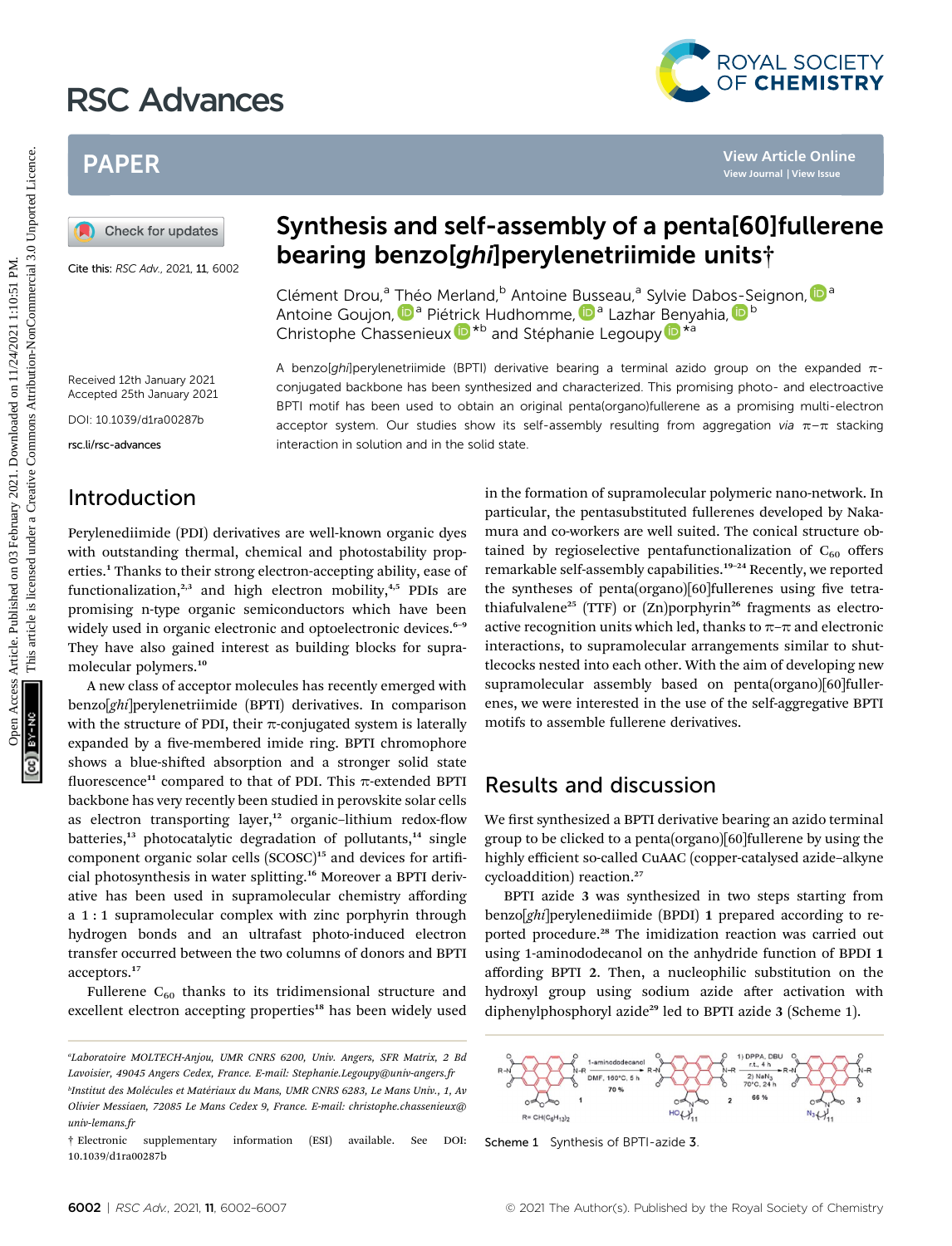

Scheme 2 Synthesis of penta(BPTI)[60]fullerene 5



Scheme 3 Synthesis of the reference molecule 6

BPTI 3 was then clicked to penta(TMS)[60]fullerene<sup>30</sup> 4 under CuAAC conditions. Compound 4 was first desilylated in situ with tetrabutylammonium fluoride  $(TBAF)^{31}$  to provide the corresponding terminal alkyne and reaction with excess of azide 3 afforded desired penta(BPTI)[60]fullerene 5 in a remarkable 84% yield, resulting from five one-pot cycloadditions. The latter can be assimilated to a central fullerene surrounded by five BPTI "arms" (shuttlecock type) (Scheme 2).

Reference molecule 6 was also synthesized using CuAAC click reaction between BPTI azide 3 and phenylacetylene (Scheme 3).

The structure of compounds 5 and 6 were confirmed by their  $^{1}$ H,  $^{1}$ H- $^{1}$ H COSY and  $^{13}$ C NMR spectra (Fig. S1-S10†) as well as by HR MALDI-TOF mass spectrometry (Fig. S16–S19†). The purity of penta(BPTI)[60]fullerene could be estimated to be higher than 99.5% thanks to HPLC analysis (Fig. S20†).



Fig. 1  $1$ <sup>4</sup>H NMR spectra of compound 5 at different concentrations (0.16–10 mM) between 7.1 and 10.1 ppm (phenyl aromatic region) in CDCl<sub>3</sub> at 25 °C.



Fig. 2  ${}^{1}$ H DOSY NMR spectrum (300 MHz, CDCl<sub>3</sub>, 298 K) of penta(BPTI)[60]fullerene 5 at different concentrations.

The self-assembly of these derivatives has been investigated, both in solution and solid state, by NMR spectroscopy, electrochemical analyses, mass spectrometry, atomic force microscopy (AFM) and combined dynamic/static light scattering (DLS/ SLS).

<sup>1</sup>H NMR spectra of compound 5 was recorded at different concentrations between 0.16 and 10 mM (CDCl<sub>3</sub>, 25 °C; Fig. 1 and  $S11\dagger$ ). A downfield shift of the aromatic protons is observed when the concentration increases  $(-0.1$  ppm), suggesting the aggregation of BPTI units. On the contrary, no change could be observed in the chemical shift of the triazole protons. As expected by the introduction of the dodecyl spacer length, the triazole ring seems not to be involved in such an aggregation phenomenon (Fig. 1).

Complementary <sup>1</sup>H DOSY NMR experiments on compound 5 were performed between 0.31 and 5 mM in CDCl<sub>3</sub> (Fig. 2). A decrease of the self-diffusion coefficient  $D<sub>s</sub>$  was observed when the concentration increases which is in agreement with the formation of aggregates.

Using the Stokes–Einstein equation (eqn (S8)†), the hydrodynamic radius of the objects was estimated to be between 2 and 3 nm depending on the concentration (Table 1).

Similar analysis was carried out with reference molecule 6 (Fig. 3 and S13†). <sup>1</sup>H NMR spectra at different concentrations

Table 1 Self-diffusion coefficients  $(D_s)$  and hydrodynamic radii (r) of aggregates of 5 at different concentrations estimated from the Stokes–Einstein equation (eqn (S8)) using <sup>1</sup>H DOSY NMR data

| $[C]$ (mM) | $D_{\rm s}$ $({\rm m}^2~{\rm s}^{-1})$ | r(A) |
|------------|----------------------------------------|------|
| 0.31       | $2.01 \times 10^{-10}$                 | 20   |
| 0.62       | $1.85\times10^{-10}$                   | 22   |
| 1.25       | $1.72 \times 10^{-10}$                 | 23   |
| 2.5        | $1.53 \times 10^{-10}$                 | 26   |
| .5         | $1.34 \times 10^{-10}$                 | 30   |
|            |                                        |      |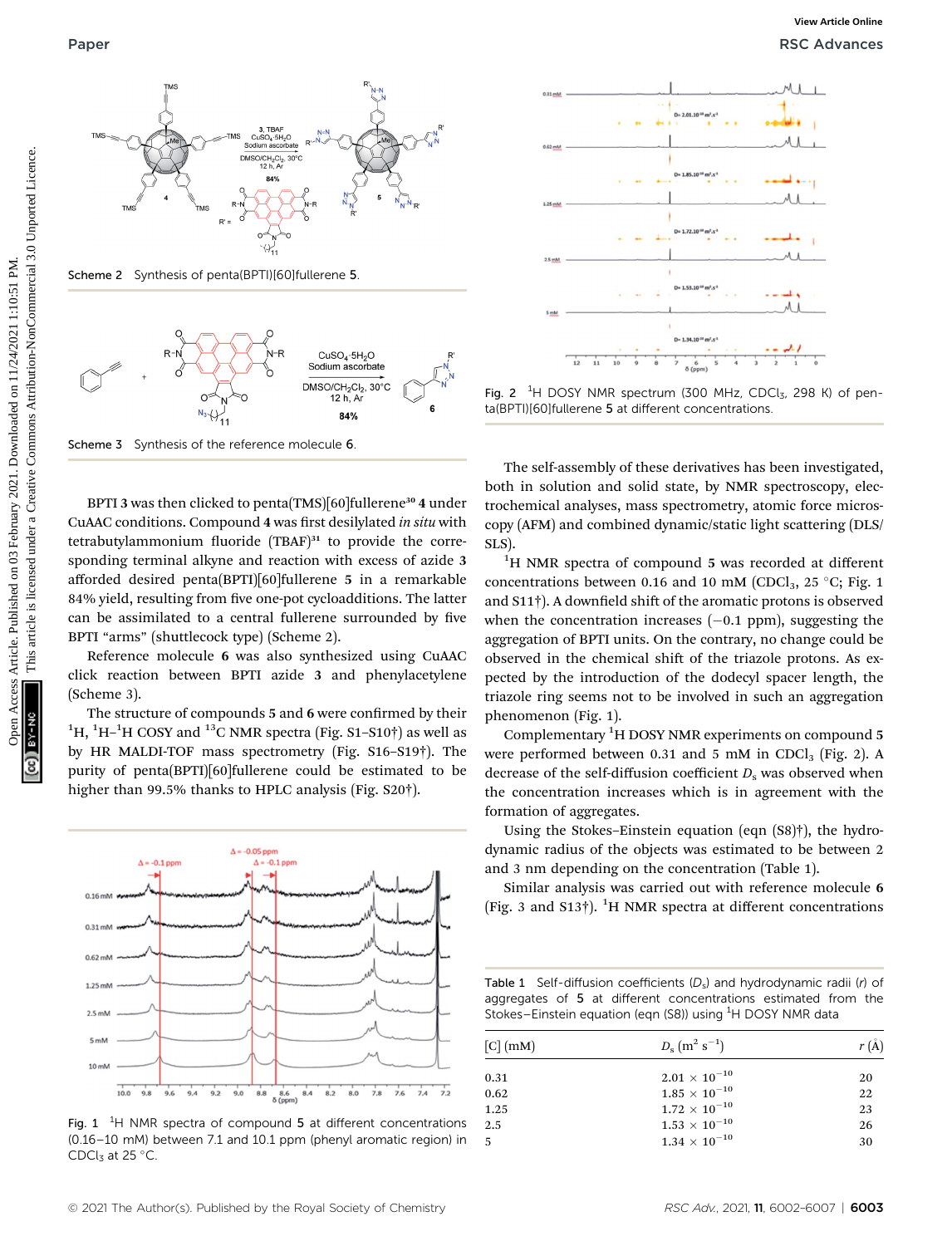

Fig. 3  $^{1}$ H NMR spectra of reference 6 at different concentrations (0.33–42 mM) between 7.1 and 10.5 ppm (phenyl aromatic region) in CDCl<sub>3</sub> at 25 $^{\circ}$ C.

(between  $0.33$  mM and  $42$  mM) showed a downfield shift of the aromatic protons five times higher than the one obtained for pentaadduct 5. This suggests that  $\pi-\pi$  stacking governs the weak interaction involved in the self-assembly of reference 6. A downfield shift of the third imide proton  $(-0.02$  ppm) was also noticed while an upfield shift of the protons of the symmetrical diimide (+0.04 ppm) was observed (Fig. S12†).

These results allowed us to propose a hypothesis concerning the interactions arising in the assembly of pentaadduct 5. Indeed, we can assume that the BPTI cores are aggregating via  $\pi$ – $\pi$  stacking and that the fullerene unit is not involved in such assembly. Additional NMR experiments were performed to confirm this assumption. Indeed, the mixture of compound 6 with fullerene  $C_{60}$  or with compound 4 did not display a significant shift of the aromatic protons even at increased concentrations (Fig. S14 and S15†).

Aggregation of penta(BPTI)[60]fullerene 5 in solution was confirmed by both static and dynamic light scattering measurements. Fig. 4a displays the concentration dependence of the cooperative diffusion coefficient  $(D_c)$  for compound 5 measured by DLS which probed a single diffusive mode of relaxation (Fig. S25†). The  $D_c$  value is in close agreement with



Fig. 4 (a) Diffusion coefficients (filled symbols) and hydrodynamic radii (empty symbols) of compound 5 calculated from DLS (.) and DOSY NMR  $(\nabla)$  measurements. (b) Distribution of relaxation times measured at 90° for various concentrations of compound 5 in chloroform as labelled on the figure.



Fig. 5 (a) Rayleigh ratios normalized by concentration for solutions of penta(BPTI)[60]fullerene 5 and reference 6 in CHCl<sub>3</sub> at 20 °C. (b) Ratio of Rayleigh ratios of 5 and 6 against 5 concentration.

the one of  $D_s$  obtained from DOSY NMR measurements from both the point of view of its magnitude and concentration dependence. Upon increasing the concentration of penta(BPTI) [60]fullerene 5, there is a clear shift of the distribution of sizes derived from DLS (Fig. 4b and S24†) towards higher values (from 2 up to 4 nm) and also a broadening of these distributions, both facts accounting for aggregation of compound 5 in solution. However we noticed that this association led to aggregates of small size over the whole concentration range investigated.

An estimation of the aggregation number of compound 5 thanks to SLS measurements may be attempted. First, it should be mentioned that solutions of  $C_{60}$  and compound 4 did not scatter light in chloroform which meant that their contrast is very small and that only BPTI units contribute to the scattered intensity for solutions of compounds 5 and 6 in the same solvent. Solutions of penta(BPTI)[60]fullerene 5 scatter much more than solutions of reference 6 at the same concentration (Fig. 5).

The ratio in their scattering intensities is then related to the number of BPTI units involved which should be five if both compounds 5 and 6 were not aggregated in chloroform. The ratio of scattered intensity between compounds 5 and 6 ranges from three up to four meaning that 5 in chloroform is at least three times more aggregated than reference 6. However, the aggregation number of 6 in chloroform is unknown but as evidenced from NMR, 6 is far from being at the unimer state in the concentration range investigated. It can then be concluded that the penta(BPTI)[60]fullerene 5 is aggregated in chloroform and that its aggregation number is at least three times higher than the reference BPTI 6 at the same concentration.

AFM studies were carried out to investigate the self-assembly of penta(BPTI)[60]fullerene 5 in solid state. Solutions with concentration ranging from 0.2 to 0.6 mM were spin coated onto glass substrate. The AFM images showed aggregates which height is mainly 3–4 nm (Fig. 6, S28 and S29†), with some up to 9 nm, in line with the self-assembly of several molecules as evidenced from other techniques.

In the case of reference molecule 6 no obvious assembly was observed, as shown in Fig. S30.† AFM succeeded in proving the self-assembly of penta(BPTI)[60]fullerene 5 in solid state but results for reference 6 were less conclusive.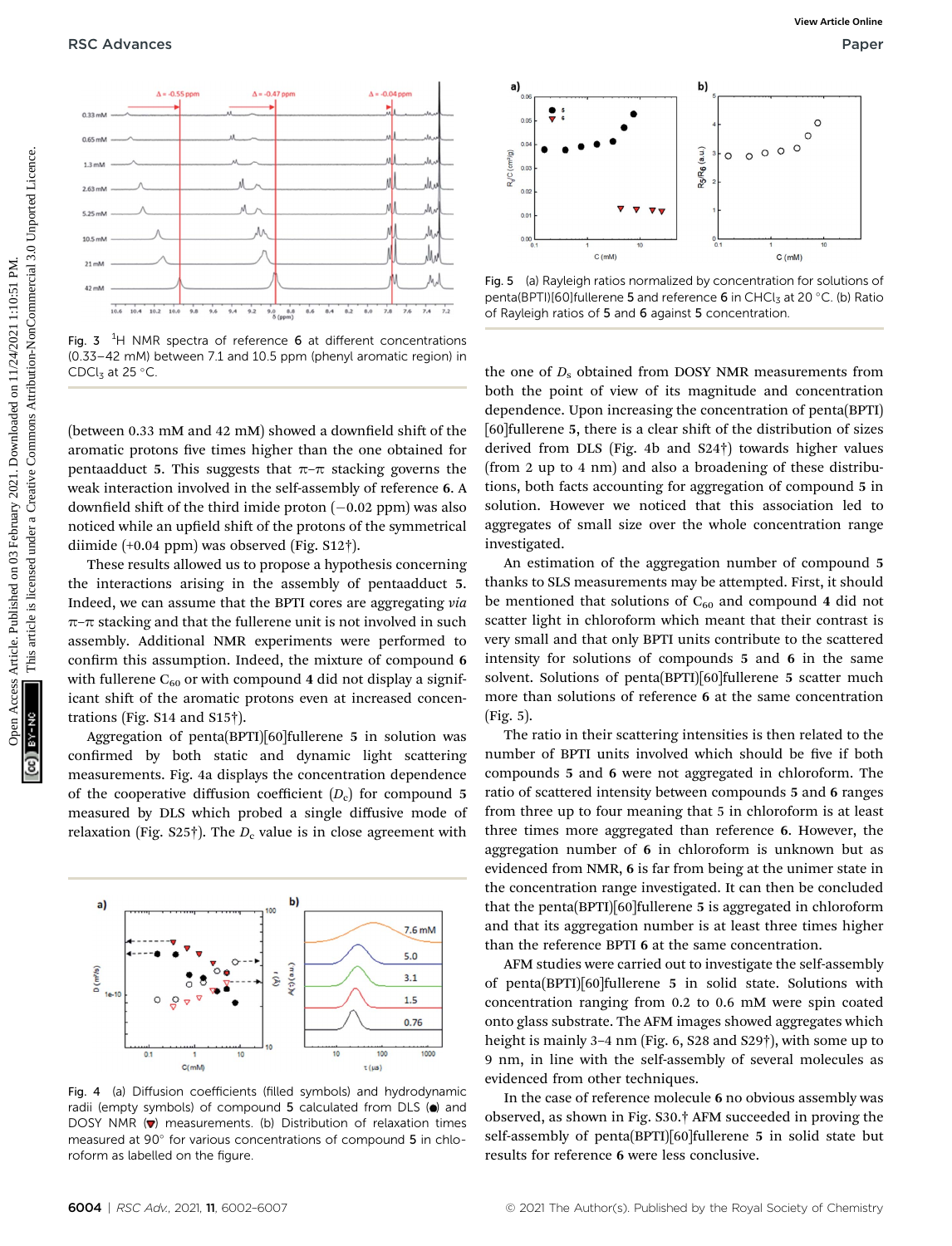

Fig. 6 AFM images of penta(BPTI)[60]fullerene 5 in 2D and 3D at 0.4 mM, spin coated onto glass substrate and associated profiles. (a) 5  $\mu$ m  $\times$  5  $\mu$ m scan (b) magnification of (a).



Fig. 7 Concentration-dependent fluorescence spectra of (a) penta(BPTI)[60]fullerene 5 (addition of 5  $\mu$ M per spectrum), region 450-750 nm and (b) reference 6 (addition of 10  $\mu$ M per spectrum until 201  $\mu$ M and then 20  $\mu$ M per spectrum), region 450–650 nm, CHCl<sub>3</sub>,  $\lambda_{\text{exc}} =$ 467 nm, 298 K, 1 cm cuvette. Pink curves: concentration corresponding to the maximum of emission intensity.

The emission spectra of 5 in chloroform were measured at different concentrations (Fig. 7a). From 1  $\mu$ M to 11  $\mu$ M the emission intensity increased with the concentration. Interestingly, an extinction of the luminescence of penta(BPTI)[60] fullerene 5 was then observed until 96  $\mu$ M. Since the fullerene is not involved in the assembly, this quenching can be related to the aggregation of the molecule via BPTI–BPTI interaction.

Identical measurements were performed on reference molecule 6 (Fig. 7b). The same behaviour was observed except that the concentration at which the extinction appears was much higher. Indeed, if we compare in terms of BPTI units  $(i.e.$ BPTI concentration in solution), the extinction concentration in penta(BPTI)[60]fullerene 5 was 2.2  $\mu$ M against 21  $\mu$ M for reference 6. Thus, the luminescence quenching is facilitated in compound 5.

In order to confirm the difference between compounds 5 and 6, additional analyses were performed by mixing reference 6 with compound 4 according to a ratio 5/1 which simulated 5 (Fig. 8). The resulting spectrum was comparable to this from reference 6 alone, suggesting that fullerene does not govern the formation of the assembly. On the contrary, the conformation of the BPTI arms in 5 favours the aggregation. Indeed, the pentafullerene scaffold, with the five arms sufficiently close to each other, seems to enhance the BPTI–BPTI interactions.

The absorption properties of both compounds 5 and 6 were also studied (Fig. S21–S23†). Concerning reference 6, the band



Fig. 8 Concentration-dependent fluorescence spectra of compounds  $4 + 6$  (in a molar ratio 1 : 5 of 4 and 6, respectively), region 400–800 nm, CHCl<sub>3</sub>,  $\lambda_{\text{exc}} = 467$  nm, 298 K, 1 cm cuvette, addition of 10  $\mu$ M of compound 4 and 50  $\mu$ M of reference 6 per spectrum. Pink curve: concentration corresponding to the maximum of emission intensity. The legend displays concentration of 4.

in the 400–500 nm region is typically assigned to the  $S_0 \rightarrow S_1$ optical transition of BPTI and the band in the 350–400 nm region is attributed to the  $S_0 \rightarrow S_2$ .<sup>11,15</sup> The absorption spectrum of penta(BPTI)[60]fullerene 5 showed absorption bands corresponding to the addition of both fullerene and BPTI moieties, but the self-assembly phenomenon could not be observed by UV-Vis spectroscopy.

The electronic properties were investigated using cyclic voltammetry technique. Cyclic voltammograms of compounds 5 and 6 were recorded at room temperature in *o*-dichlorobenzene  $(o$ -DCB)/MeCN containing 0.1 M  $nBu$ <sub>4</sub>NPF<sub>6</sub>. The voltammogram of penta(BPTI)[60]fullerene 5 consists in an average between the electronic contribution of fullerene  $C_{60}$  and reference 6 (Fig. S26 and Table S1†). Successive redox couples, corresponding to the multiple reduction process of the respective BPTI unit and  $C_{60}$ fragment, were observed. As shown in Fig. S27 and Table S2,† an increase of the concentration of 5 produced no shift in reduction waves. Then no electronic communication between  $C_{60}$  and BPTI could be observed. Thus,  $C_{60}$  can be self-assembled while preserving its electronic properties. Published on 03 February 2021. Downloaded on 11/24/2022. The state of the creative commons are also are also are also are also are also are also are also are also are also are also are also are also are also are also are

## Conclusions

We have described in this work the synthesis of a benzo $[ghi]$ perylenetriimide (BPTI) derivative bearing an azido group which was clicked using the CuAAC reaction to a penta(organo) fullerene. Using different techniques, we have shown the existence of  $\pi$ – $\pi$  stacking interactions between the BPTI arms leading to aggregation of the pentaadduct. This aggregation is concentration dependent as evidenced from LS, AFM, fluorescence and NMR measurements. Moreover, this original penta(BPTI)[60]fullerene presents multi-redox accepting properties opening the way to innovative applications in materials science.

### Experimental section

#### General procedure for the synthesis of compound 2

A solution of BPDI 1 (800 mg, 0.94 mmol) and 1-aminododecanol (380 mg,  $1.88$  mmol) in DMF (20 mL) was refluxed for 5 hours. The solvent was evaporated under vacuum and the crude was purified by chromatography (silica gel,  $CHCl<sub>3</sub>$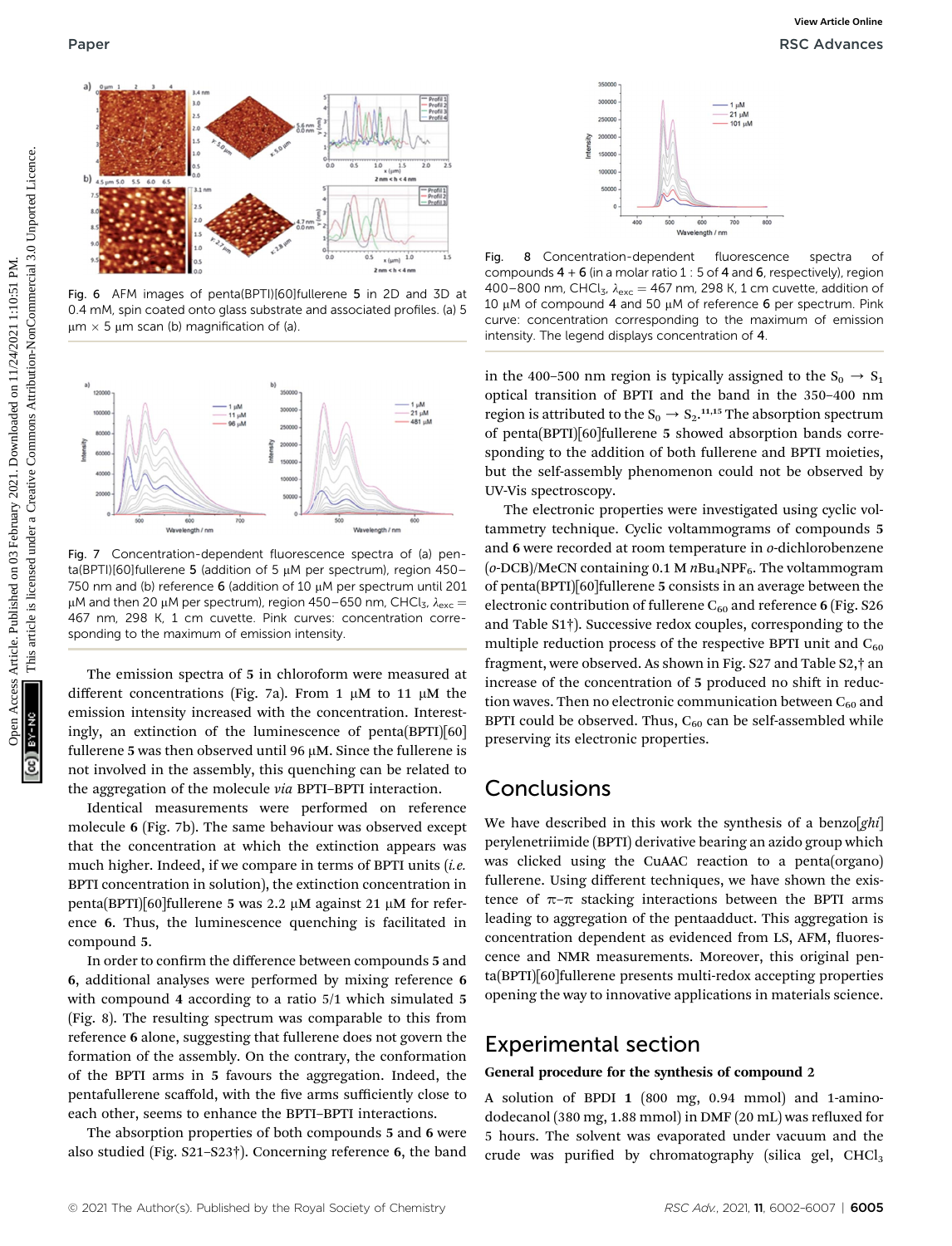followed by 2% v/v MeOH in CHCl<sub>3</sub>). A second chromatography column (neutral aluminium oxide, CHCl<sub>3</sub> followed by 2% v/v MeOH in  $CHCl<sub>3</sub>$ ) was necessary for completing purification and gives the desired product as an orange solid (700 mg, 72% yield).  $^{1}$ H NMR (300 MHz, CDCl $_{3})$   $\delta$  ppm: 10.30 (s, 2H), 9.26 (d,  $J$  $= 8.3$  Hz, 2H), 9.11 (d,  $J = 8.0$  Hz, 2H), 5.31 (s, 2H), 3.98 (t,  $J =$ 5.9 Hz, 2H), 3.63 (t,  $J = 6.60$  Hz, 2H), 2.50–2.26 (m, 4H), 2.06– 1.82 (m, 6H), 1.71–1.18 (m, 51H), 0.92–0.77 (m, 12H). <sup>13</sup>C NMR (125 MHz, CDCl3) d ppm: 168.1, 132.8, 129.9, 127.4, 127.3, 127.1, 125.4, 124.4, 123.7, 122.9, 120.2, 63.2, 55.5, 38.8, 33.0, 32.6, 32.0, 29.5, 28.8, 17.3, 27.1, 25.9, 22.8, 14.2. HRMS (MALDI-TOF, negative mode): calcd for  $C_{66}H_{85}N_3O_7$  1031.6388 [M]<sup>-</sup>; found 1031.6385.

#### General procedure for the synthesis of compound 3

A solution of compound 2 (300 mg, 0.29 mmol) in dry DMF (30 mL) was stirred under argon bubbling for 5 minutes. DPPA (0.62 mL, 1.45 mmol) and DBU (45  $\mu$ L, 0.29 mmol) were added and the solution was stirred at room temperature for 5 hours under argon atmosphere.  $\text{NaN}_3$  (96 mg, 1.45 mmol) was added and the mixture was stirred at 70  $\degree$ C for 24 hours. The product was extracted with  $CHCl<sub>3</sub>$  (200 mL), then the organic layer was washed with brine (3  $\times$  200 mL), dried over MgSO<sub>4</sub> and concentrated under reduced pressure. The crude mixture was purified by two successive chromatography columns using respectively silica gel  $(CHCl<sub>3</sub>)$  and neutral aluminium oxide (CHCl<sub>3</sub> followed by 2% v/v MeOH in CHCl<sub>3</sub>) affording the desired product as an orange solid (204 mg, 66% yield). <sup>1</sup>H NMR  $(300 \text{ MHz}, \text{CDCl}_3)$   $\delta$  ppm: 10.36  $(s, 2H), 9.31$   $(d, J = 8.58 \text{ Hz}, 2H)$ , 9.14 (d,  $J = 7.70$  Hz, 2H), 5.32 (s, 2H), 3.98 (t,  $J = 7.25$  Hz, 2H), 3.24 (t,  $J = 6.95$  Hz, 2H), 2.48-2.26 (m, 4H), 2.12-1.8 (m, 6H), 1.67–1.14 (m, 50H), 0.94–0.75 (m, 12H). 13C NMR (125 MHz, CDCl3) d ppm: 168.4, 133.3, 130.8, 130.4, 130.1, 129.6, 127.7, 124.9, 124.0, 123.4, 55.4, 51.6, 38.8, 32.6, 32.0, 31.6, 30.4, 29.9, 29.8, 29.7, 29.6, 29.4, 29.3, 29.0, 28.9, 27.2, 27.1, 26.9, 22.8, 14.2. HRMS (MALDI-TOF, negative mode): calcd for  $C_{66}H_{84}N_6O_6$ 1056.6452 [M]<sup>-</sup>; found 1056.6467. Open Access Article. Published on 03 February 2021. Downloaded on 11/24/2021 1:10:51 PM. This article is licensed under a [Creative Commons Attribution-NonCommercial 3.0 Unported Licence.](http://creativecommons.org/licenses/by-nc/3.0/) **[View Article Online](https://doi.org/10.1039/d1ra00287b)**

#### General procedure for the synthesis of compound 5

Tetrabutylammonium fluoride (TBAF; 1 M in THF, 0.12 mL, 0.14 mmol) was added to a solution of penta(TMS)-2-methyl[60] fullerene 4 (ref. 32) (8 mg, 5  $\mu$ mol), freshly prepared azido compound 3 (42 mg, 40 µmol),  $CuSO_4·5H_2O$  (0.25 mg, 0.9  $\mu$ mol), and sodium ascorbate (3.6 mg, 18  $\mu$ mol) in 3 mL of  $DMSO/CH_2Cl_2$  (1 : 2, v/v). The mixture was stirred at room temperature for 24 hours. Then the solution was diluted with CHCl<sub>3</sub> (100 mL), washed with a saturated NH<sub>4</sub>Cl aqueous solution (1  $\times$  100 mL) and water (2  $\times$  100 mL), dried with  $MgSO<sub>4</sub>$ , filtered, and concentrated under vacuum. The crude product was purified by chromatography (silica gel,  $CHCl<sub>3</sub>$  followed by 2% v/v MeOH in CHCl<sub>3</sub>) and centrifuged in CHCl<sub>3</sub>/ MeCN to afford penta(BPTI)[60]fullerene 5 as a bright orange solid (27 mg, 84% yield).  $^{1}$ H NMR (300 MHz, CDCl<sub>3</sub>)  $\delta$  ppm: 9.71 (s, 10H), 8.89 (m, 10H), 8.71 (m, 10H), 7.86–7.79 (m, 20H), 7.69– 7.46 (m, 5H), 5.31 (s, 10H), 4.54–4.25 (m, 10H), 3.99 (m, 10H), 3.64 (s, 1H), 2.50–2.32 (m, 20H), 2.15–1.82 (m, 40H), 1.62–1.20

 $(m, 242H), 0.93-0.80$   $(m, 60H).$  <sup>13</sup>C NMR (125 MHz, CDCl<sub>3</sub>) d ppm: 167.6, 164.3, 163.6, 163.3, 162.4, 161.8, 160.5, 159.7, 157.0, 152.9, 151.8, 148.8, 148.7, 148.6, 148.5, 148.4, 148.3, 147.9, 147.8, 147.4, 147.2, 146.9, 145.7, 145.5, 144.9, 144.5, 144.4, 144.2, 144.0, 143.8, 142.9, 142.7, 139.4, 139.0, 137.8, 132.0, 130.7, 130.6, 130.5, 129.3, 128.8, 127.0, 126.7, 126.4, 126.2, 126.1, 126.0, 125.6, 125.3, 124.8, 123.6, 123.5, 123.1, 122.8, 122.1, 120.2, 120.1, 119.7, 62.6, 62.5, 61.0, 58.2, 55.5, 50.7, 50.6, 38.9, 33.6, 32.6, 32.0, 30.6, 29.8, 29.7, 29.5, 29.4, 29.2, 28.8, 27.3, 26.8, 26.7, 24.9, 22.8, 14.3. HRMS (MALDI-TOF, negative mode): calcd for  $C_{431}H_{448}N_{30}O_{30}$  6523.4453 [M]<sup>-</sup>; found 6523.4926. HPLC analysis: retention time  $=$  3.96 min (eluent: toluene, flow rate: 1 mL  $\text{min}^{-1}$ , wavelength: 320 nm).

#### General procedure for the synthesis of compound 6

CuSO<sub>4</sub> · 5H<sub>2</sub>O (1 mg, 4 µmol) and sodium ascorbate (10 mg, 50 mmol) were added to a solution of (phenylethynyl)trimethylsilane (24  $\mu$ L, 0.22 mmol) and freshly prepared compound 3 (117 mg, 0.11 mmol) in a mixture of DMSO (2 mL) and  $CH_2Cl_2$  (4 mL). The solution was stirred at room temperature overnight. The mixture was subsequently diluted with  $CH<sub>2</sub>Cl<sub>2</sub>$  and washed with a saturated NH<sub>4</sub>Cl aqueous solution ( $1 \times 100$  mL), brine (1  $\times$  100 mL) and water (1  $\times$  100 mL). The organic phase was dried  $(MgSO<sub>4</sub>)$ , filtered and concentrated under vacuum. The crude was purified by gel chromatography (silica gel, 2% v/v MeOH in  $CHCl<sub>3</sub>$ ) to obtain the desired compound as an orange solid (108 mg, 84% yield). <sup>1</sup>H NMR (300 MHz, CDCl<sub>3</sub>)  $\delta$  ppm: 9.95 (s, 2H), 8.97 (s, 4H), 7.76 (d,  $J = 7.35$  Hz, 2H), 7.71 (s, 1H), 7.35 (t,  $J$  $= 7.20$  Hz, 2H), 7.3-7.26 (m, 1H), 5.32 (s, 2H), 4.38 (t,  $J =$ 7.28 Hz, 2H), 4.00 (t,  $J = 7.37$ , Hz, 2H), 2.48–2.30 (m, 4H), 2.11– 1.99 (m, 4H), 1.98–1.83 (m, 4H), 1.60–1.20 (m, 48H), 0.88–0.82  $(m, 12H)$ . <sup>13</sup>C NMR (125 MHz, CDCl<sub>3</sub>)  $\delta$  ppm: 167.9, 147.8, 132.5, 130.8, 128.9, 128.1, 127.2, 127.1, 126.8, 125.7, 124.1, 132.6, 122.7, 119.4. HRMS (MALDI-TOF, negative mode): calcd for  $C_{74}H_{90}N_6O_6$  1158.6922 [M]<sup>-</sup>; found 1158.6923.

### Conflicts of interest

There are no conflicts to declare.

### Acknowledgements

The authors gratefully acknowledge CNRS, Université d'Angers and Lumomat (DecaSupra project) for financial support. They also thanks the SFR Matrix (Univ. Angers) for its assistance in spectroscopic analyses and AFM studies. Stéphanie Legoupy acknowledges to Prof. Eiichi Nakamura and coworkers for fruitful discussions, as well as the Japan Society for Promotion of Science for an invitation fellowship.

### Notes and references

- 1 H. Langhals, Heterocycles, 1995, 40, 477–500.
- 2 C. Huang, S. Barlow and S. R. Marder, J. Org. Chem., 2011, 76, 2386–2407.